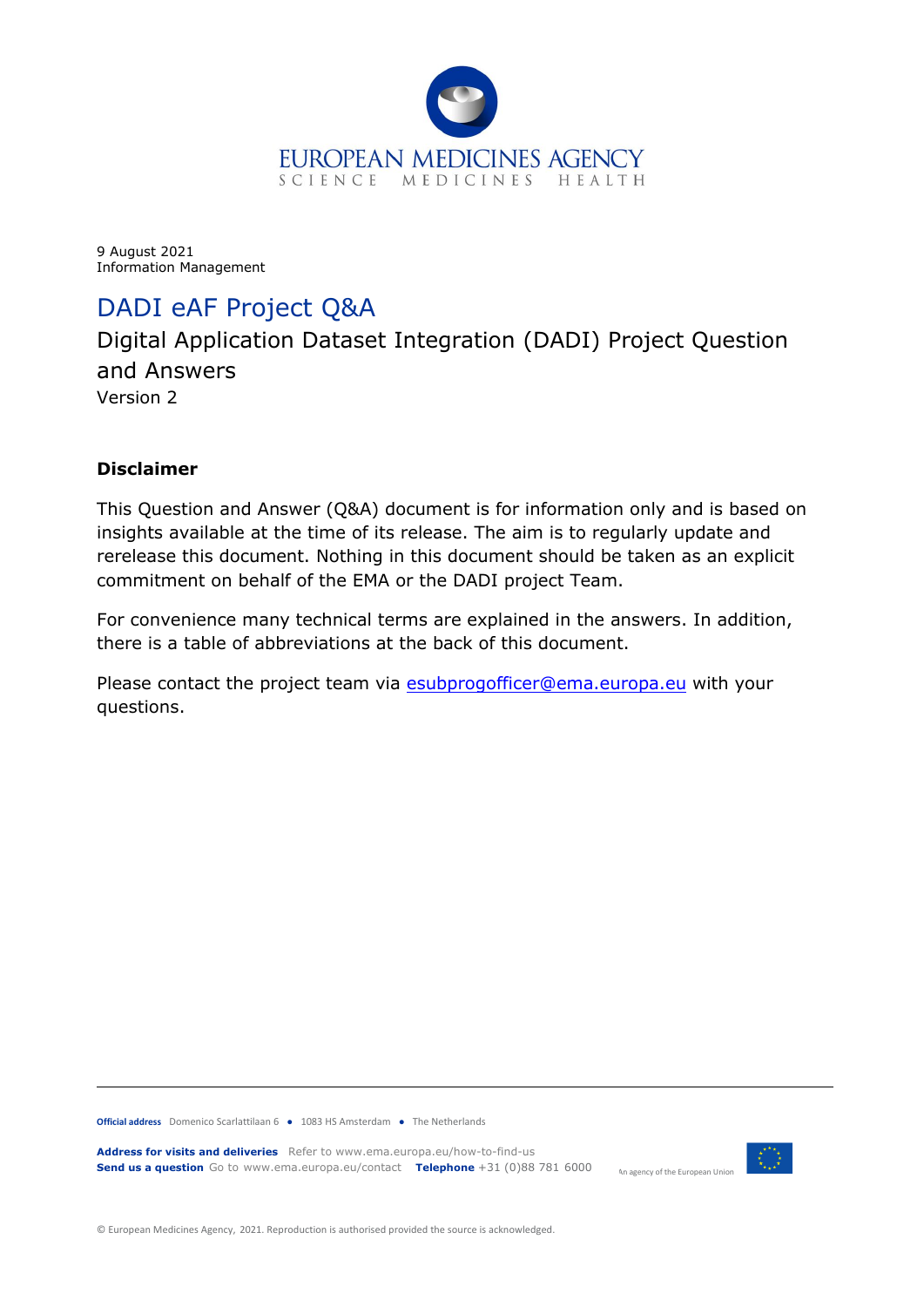# **Table of Contents**

| 1.  |                                                                                     |
|-----|-------------------------------------------------------------------------------------|
| 2.  | What are the main benefits that DADI web-forms will bring?3                         |
| 3.  |                                                                                     |
| 4.  |                                                                                     |
| 5.  |                                                                                     |
| 6.  |                                                                                     |
| 7.  | Will there be User Acceptance Testing for the DADI deliverables? 7                  |
| 8.  |                                                                                     |
| 9.  |                                                                                     |
| 10. |                                                                                     |
| 11. | The variations form is also used for non-variations procedures, what will happen to |
| 12. | Will the web-based forms ask the same information as the current eAF? 10            |
| 13. |                                                                                     |
| 14. | How will stakeholders be notified of future version updates and changes to the      |
| 15. | What is the connection between PMS and the web-based forms?10                       |
| 16. | What will DADI web-based forms mean for legacy human medicinal product data in      |
|     | 17. Will the data requested in forms for human medicinal products be ISO IDMP       |
|     | 18. Will DADI deliver forms complying with the new Veterinary Medicines Regulation  |
|     | 19. What is the connection between the web-based forms and UPD for veterinary       |
| 20. |                                                                                     |
| 21. |                                                                                     |
| 22. |                                                                                     |
| 23. |                                                                                     |
| 24. |                                                                                     |
| 25. |                                                                                     |
| 26. | What will be the options available to create the eAF PDF in the new interface?  15  |
| 27. | How will the eAF FHIR message relate to the PMS/UPD messages?  15                   |
| 28. |                                                                                     |
|     |                                                                                     |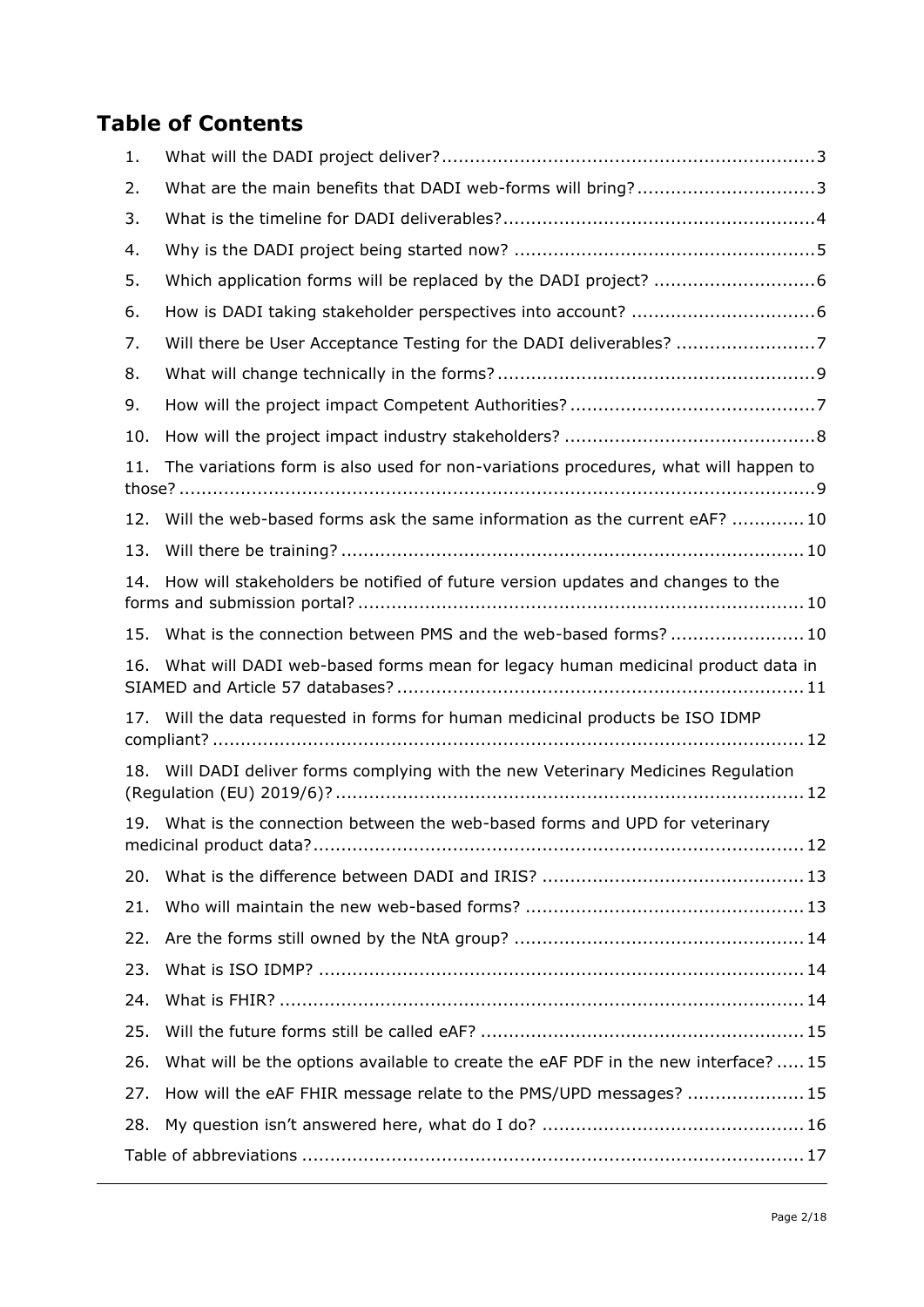## <span id="page-2-0"></span>**1. What will the DADI project deliver?**

- The Digital Application Dataset Integration (DADI) Project will replace current PDF-based **electronic application forms** (eAFs) with new web-forms in a new eAF portal.
- The web-forms will support both **centrally authorised product** (CAP) applications and [nationally authorised product](https://www.ema.europa.eu/en/glossary/nationally-authorised-product) (NAP) applications.
- The project will replace forms used for key EU procedures, including the centralised procedure (CP), mutual recognition procedure (MRP), decentralised procedure (DCP), national procedures (NP) and, for veterinary, also subsequent recognition procedure (SRP). Additional procedures will be considered.
- During 2022 and 2023 the eAFs for variations and initial marketing authorisation will be replaced for human and veterinary medicinal products. In addition, the renewals (for human medicinal products only) eAF will be replaced.
- The new web-forms will standardise input for eAFs in order to effectively provide standard product master data for human and veterinary medicinal products.
- The web-forms will enable both the familiar human-readable (PDF) output and a new machine-readable output for digital processing based on the **FHIR** data exchange standard for medicinal products.
- The web-forms will also use available product master data from [Product](https://www.ema.europa.eu/en/human-regulatory/research-development/data-medicines-iso-idmp-standards/spor-master-data/substance-product-data-management-services)  [Management Services](https://www.ema.europa.eu/en/human-regulatory/research-development/data-medicines-iso-idmp-standards/spor-master-data/substance-product-data-management-services) (PMS) for human and the [Union Product Database](https://www.ema.europa.eu/en/veterinary-regulatory/overview/veterinary-medicines-regulation/union-product-database) (UPD) for veterinary medicinal products to prepopulate form fields where relevant.
- The DADI project will not change the process to apply for or submit the Marketing authorisation applications.
- The DADI project will not change the format of the current PDF output
- The DADI project will not the content of the of the output form included in the application, changes to which are not governed by the project team.

#### [Back to top](#page-0-0)

## <span id="page-2-1"></span>**2. What are the main benefits that DADI web-forms will bring?**

- DADI web-based forms are a means to enable more efficient application processing, reducing administrative burden.
- For example, the forms will support validation of applications by competent authorities, reducing errors and discrepancies.
- The forms will facilitate "first-time-right" data is fed into databases making interoperability of systems and sharing of data between competent authorities much easier
- In addition, the new forms replace aging technology that was no longer fit for purpose.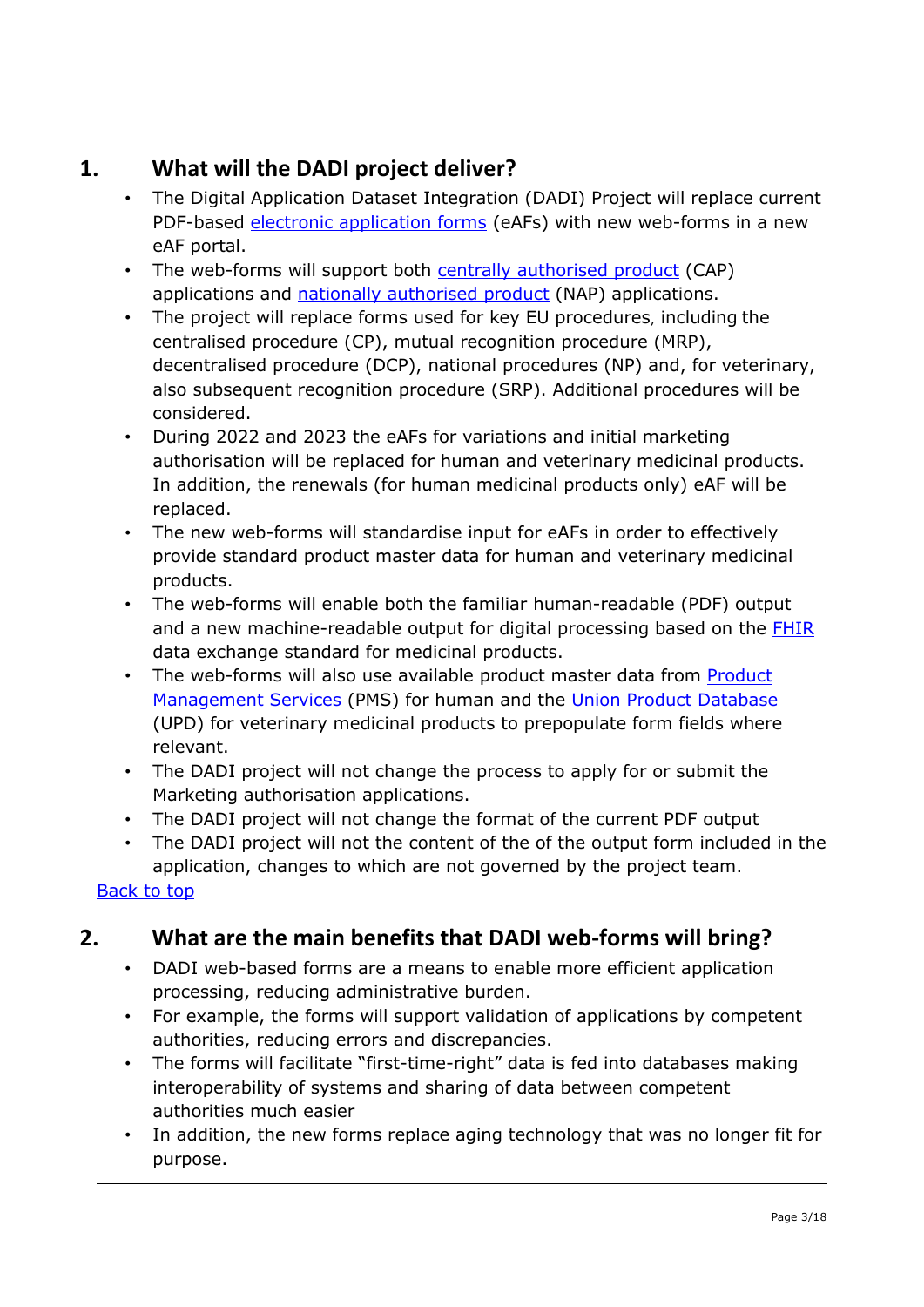- The technology used for the web-based forms themselves will enable progressive usability improvements for users over the current PDF input forms.
- For example, upon release the new forms will help applicants' form filling by using available PMS/UPD data to prepopulate form fields where relevant.
- The use of master data will for instance also mean that drop down lists in the form will have few to now duplicate or similar entries, reducing their length and making them easier and quicker to use.
- User-friendliness will improve over time as all the standardised Product and Substance Management Service databases become available, for example substances drop down lists will take much shorter time to load and will have less duplicate or confusing entries

## <span id="page-3-0"></span>**3. What is the timeline for DADI deliverables?**

• Diagram 1 (below) shows the timeline for variations, initial marketing authorisation and renewals web-forms development and release.



Diagram 1 – DADI Project Timeline (version August 2021)

• The DADI project team is currently working on the variations form for human medicinal products, targeting a release for late April 2022. Variations for veterinary medicinal products will be released in November 2022 – the green bars in Diagram 1 above.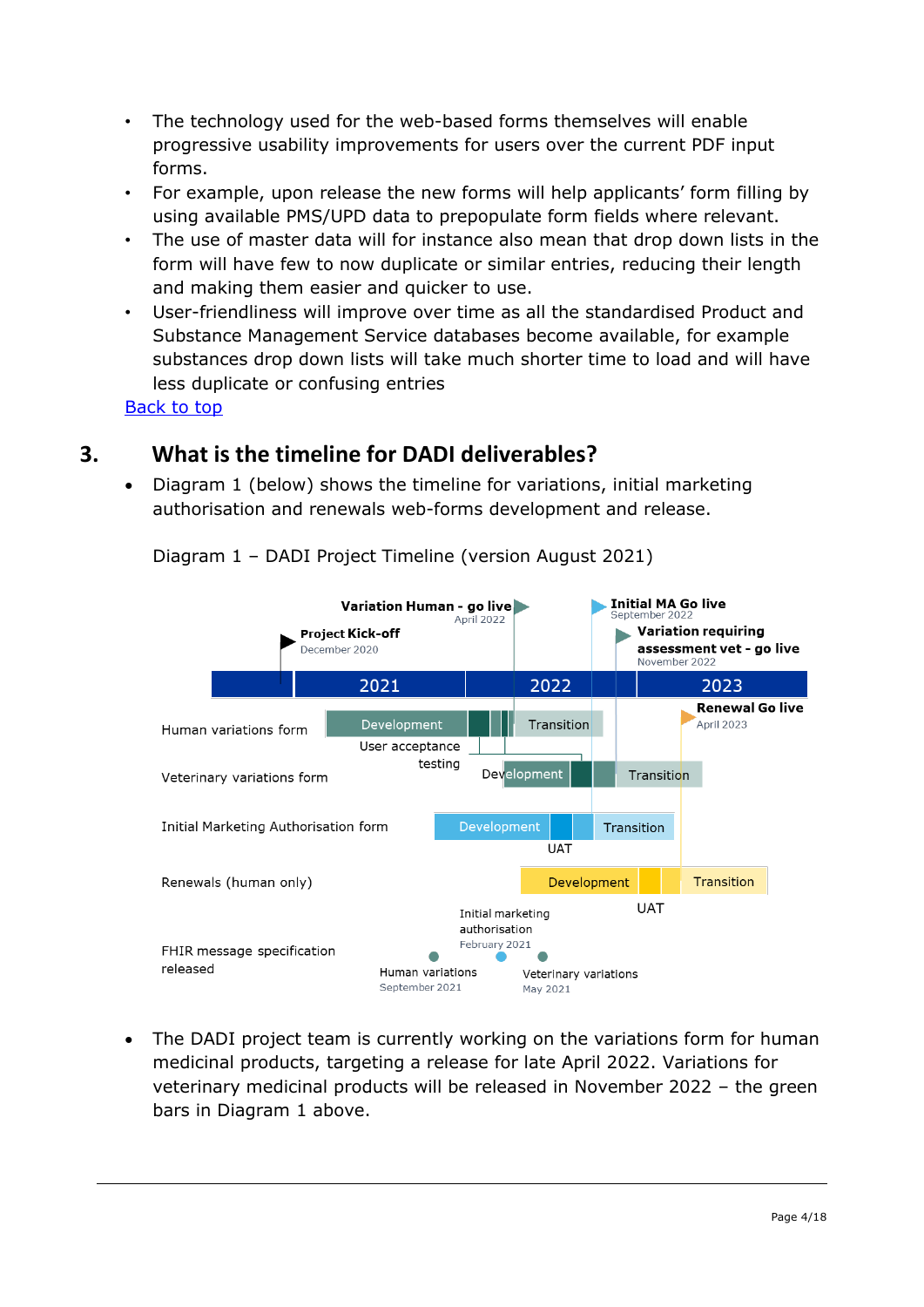- Specific milestones have been added for the release of the initial Fast Healthcare Interoperability Resources (FHIR) message **specification** for each form:
	- o September 2021 for human medicinal product variation applications;
	- $\circ$  February 2022 for human and veterinary medicinal product initial marketing authorisation applications;

o May 2022 for veterinary medicinal product variation applications. This is generally six months before the release of the form for that procedure

- The blue bars cover work on the initial marketing authorisation form, release expected Q3 2022. The intention is to release this form for human and veterinary medicinal products simultaneously.
- The orange bars refer to work on the renewal form, release expected Q2 2023. The renewal form is only for human medicinal products however discussions are ongoing on the need for veterinary renewal form in line with legislation.
- There will be maintenance release windows every three months, not mapped in Diagram 1, to publish updates to forms after their initial release. Updates can include content updates in response to regulatory changes, corrections, technical fixes or new features.
- Explanation of the terms used in Diagram 1:
	- o Development refers to requirements gathering for and development of the web-forms and the underlying FHIR message.
	- $\circ$  User acceptance testing (UAT) covers testing of the forms and data handling. In the case of the variations form, internal, data and external testing as detailed in question 3 below.
	- $\circ$  Transition is the period after release of the form when a form is released. During the transition, use of the new web-form is strongly encouraged while use of the old PDF input form is still accepted. After the transition, only the web-form will be accepted.
	- o The FHIR message specification refers to the point when the points when these will be released in advance of the full form.

#### [Back to top](#page-0-0)

## <span id="page-4-0"></span>**4. Why is the DADI project being started now?**

- Work on replacing the electronic application forms with forms that would support efficiency and better interoperability was first undertaken as part of the Common European Single Submission Portal (CESSP) Phase 1 project started in 2016 and ended in 2020.
- The need to replace the forms has only increased since then as the current Adobe PDF input forms are aging, and risk no longer being fit for purpose.
- Momentum, relevant expertise and know-how built up during the CESSP Phase 1 project is now there to be capitalised on by DADI. That is also the case with expertise on the technology chosen for the new web-forms which is the same as the IRIS Portal.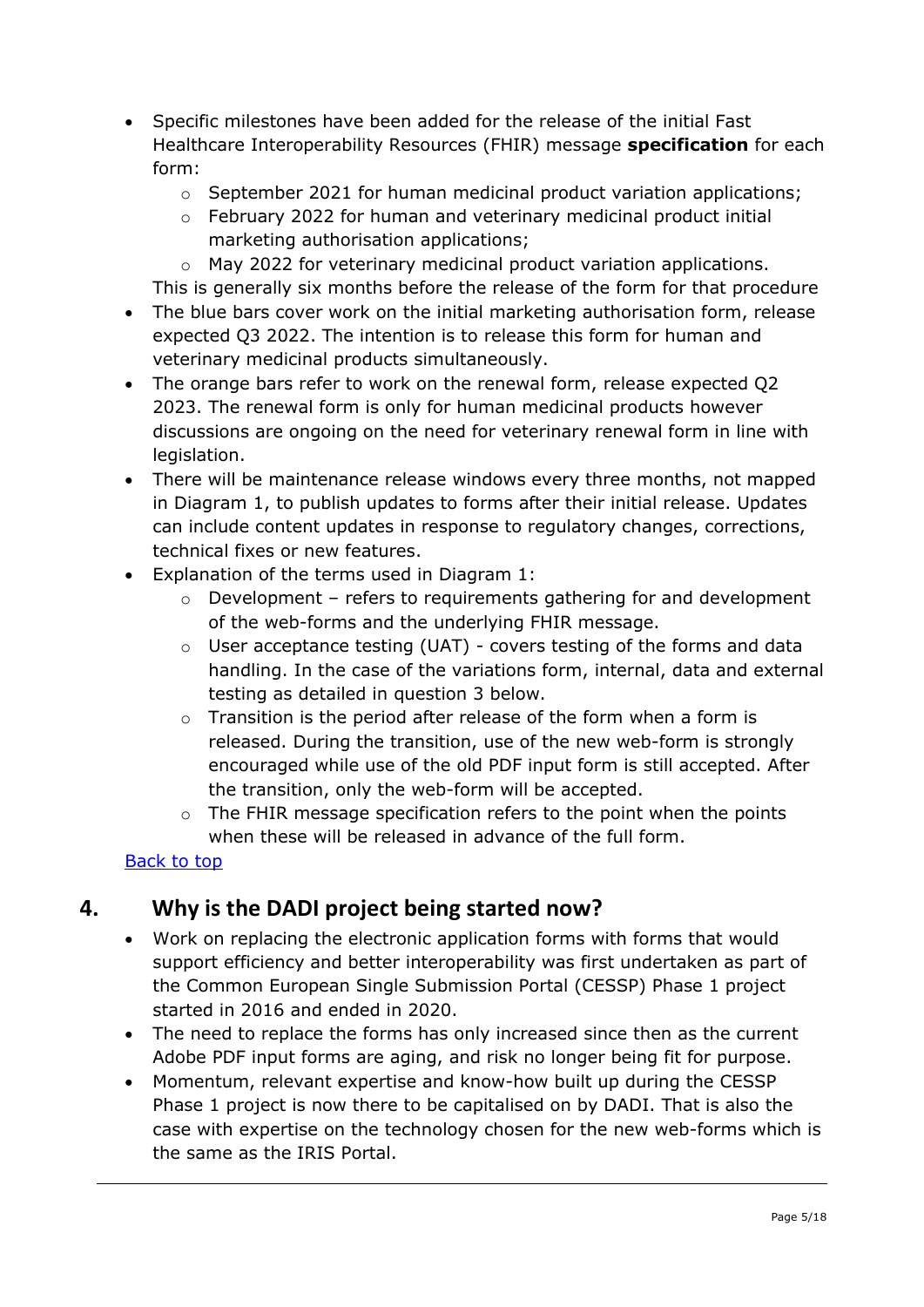- Improvement of EMA's core processes is dependent on delivery of new forms facilitating standardised data entry for CAP applications. The data captured in forms are the entry point for data used throughout EMA's own core processes which are a key area for improvement over the coming months and years.
- In addition seven NCAs members of European medicines regulatory network have obtained European Commission (EC) **Horizon2020** funding to implement ISO IDMP compatible application forms: AGES (Austria), BfArM (Germany), AEMPS (Spain), HPRA (Ireland), MEB-CBG (the Netherlands), NOMA (Norway) and SE MPA (Sweden).
- The Up-scaling the global univocal identification of medicines [\(UNICOM\)](https://unicom-project.eu/about/) project of which these NCAs are part, adopted the commitment to the Commission to implement ISO IDMP at EU and NCA level by 2023. UNICOM is partnering with the DADI team to realise this objective.

## <span id="page-5-0"></span>**5. Which application forms will be replaced by the DADI project?**

- The aim is for all forms will be adapted, starting with the variations form in March 2022 for human and November 2022 for veterinary medicinal products. The marketing authorisation for both human and veterinary medicinal products is targeted to be replaced by September 2022 and the renewal form (human only) in 2023, with other forms to follow.
- As a separate action not in DADI's scope the current PDF-file based eAF for veterinary applications will be updated to meet requirements the Veterinary Medicines Regulation (Regulation (EU) 2019/6) on time for the regulatory deadline of January 2022. These forms will then subsequently be replaced by web-forms later in 2022 as described above.

#### <span id="page-5-1"></span>[Back to top](#page-0-0)

#### **6. How is DADI taking stakeholder perspectives into account?**

- The DADI project has established a Requirements Group represents subject matter experts from EMA, NCAs and Industry.
- The Requirements Group meets on a weekly basis and provides expert insight into the use of forms and provides input for EMA requirements for CAPs and NCA requirements for NAPs.
- The Requirements Group will also be involved in testing of the forms.
- Product ownership of the web-forms is shared between EMA and NCAs which means requirements gathering and design is done collaboratively between EMA and the network.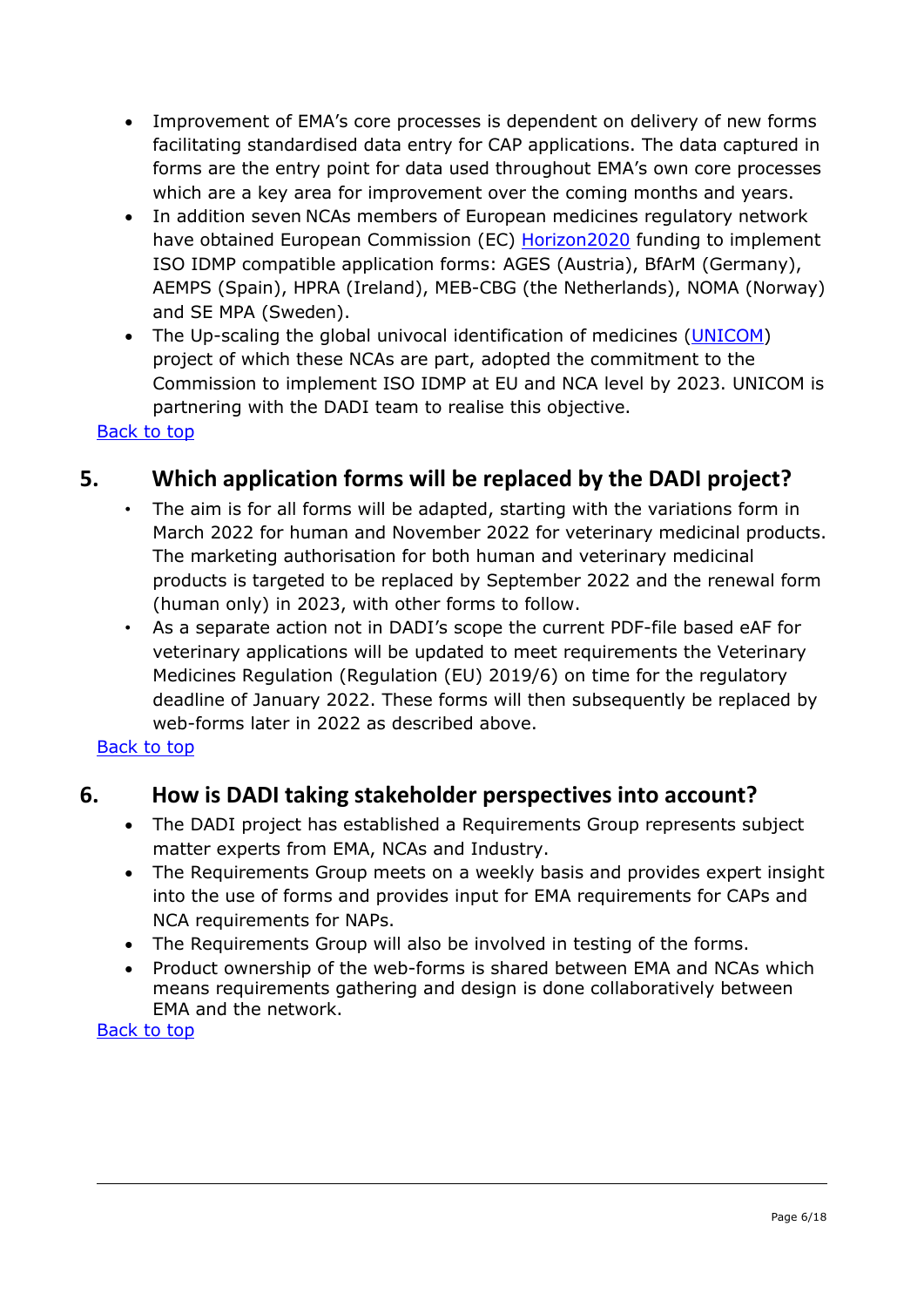## <span id="page-6-0"></span>**7. Will there be User Acceptance Testing for the DADI deliverables?**

- User Acceptance Testing (UAT) is the testing of the form by users to verify the requirements have been met.
- The UAT approach for the variations web-form for human has three steps:
	- o Internal testing;
	- o Data testing;
	- o External testing.
- Internal testing tests the functionality of the form with mock data. Testing will be performed by EMA staff, and s selection of volunteers from the DADI Requirements Group in November 2021.
- The Requirements Group comprise of subject matter experts from EMA, NCAs and industry and represent those stakeholder groups.
- Data testing tests the successful migration of the product data to PMS. This is not in scope for DADI, however it is a critical dependency. This will be a closed test and is planned to take place in Q4 between internal testing (above) and external testing (below). Further updates on data testing will be provided by October 2021.
- External testing will test the form's functionality and PMS data together. External testing is planned for January and February 2022 with retesting March/April 2022. The aim is to facilitate testing by a wider group of stakeholders. Further details about the external UAT will be shared in October 2021.
- In addition to testing the project team will demonstrate the new forms in one or more webinar closer to their release dates.

[Back to top](#page-0-0)

## <span id="page-6-1"></span>**8. How will the project impact Competent Authorities?**

- The web-based application forms will be common for both NAPs as well as CAPs which are processed by NCAs and EMA respectively;
- The forms impacted are used in NCA relevant authorisation procedures:
	- o mutual recognition procedure (MRP)
	- o decentralised procedure (DCP)
	- o national procedure (NP)
	- o Subsequent recognition procedure (SRP) for veterinary.
- The web-based forms create opportunities to automate manual processes related to processing forms and facilitate the collection standardised data.
- Competent authorities who are not currently using the PDF forms' XML functionalities will notice little change – the PDF output of the web-based form may look a little different.
- Competent authorities currently using the PDF forms' XML functionalities will need to adjust their systems to accommodate the new FHIR compliant XML.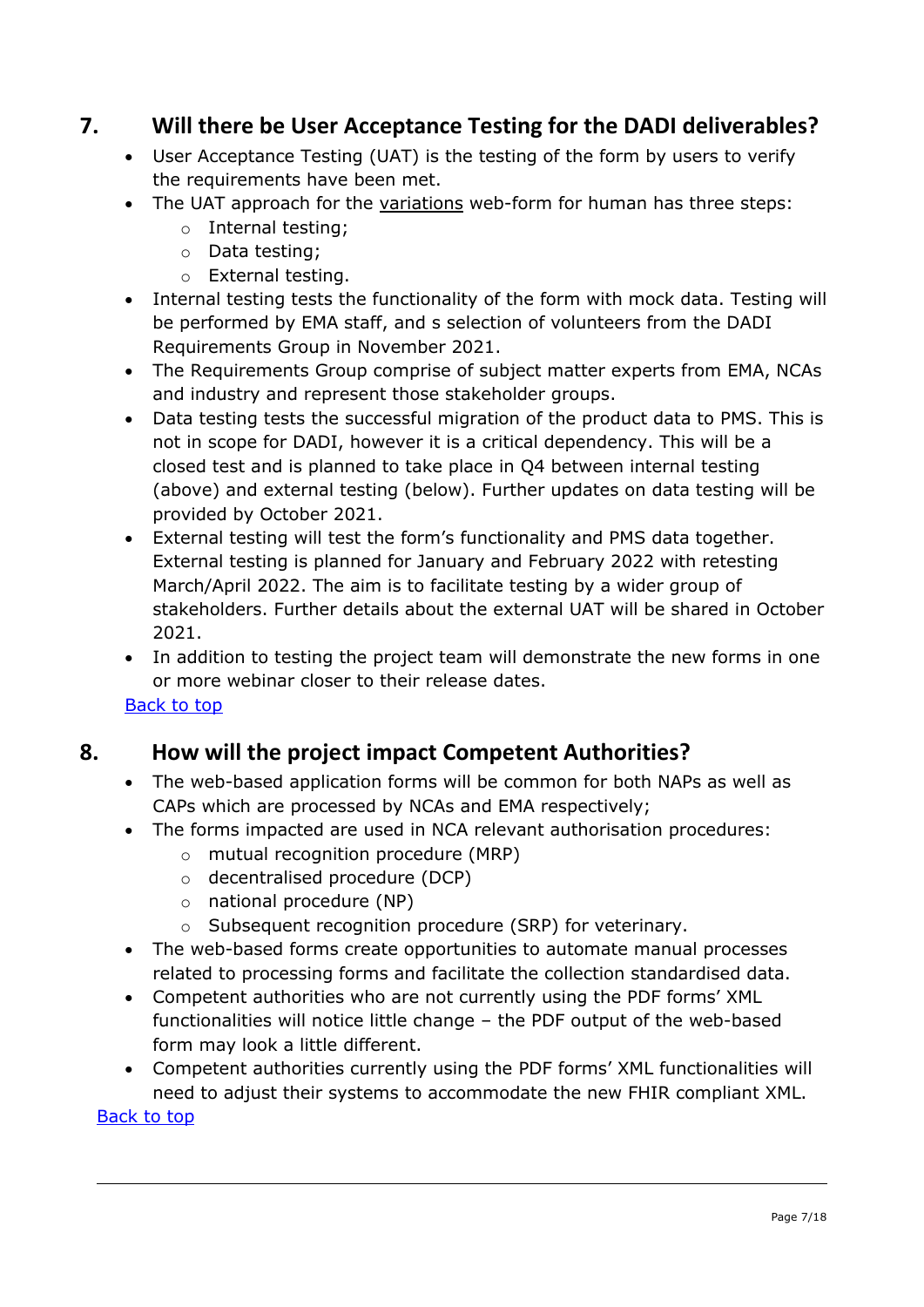## <span id="page-7-1"></span>**9. How will the project impact industry stakeholders?**

- The current PDF-file based input form will be replaced by a web-based input form for CAPS and NAPS applications.
- Any new web-based application form will be prepopulated with available PMS/UPD data. Industry will have full visibility of data available on the regulator's side.
- The forms will support the collection and use of standardised PMS/UPD product master data. The forms are a key component for the target operating model designed for regulators and industry to reap the benefits of PMS/UPD in the future.
- DADI is currently developing the variations form. Once this moves to testing and later, release and implementation a more detailed breakdown of possible impacts for industry will be made available.
- <span id="page-7-0"></span>• The aim is to eventually integrate eAF and Data submission on authorised medicines [\(Article 57\)](https://www.ema.europa.eu/en/human-regulatory/post-authorisation/data-medicines-iso-idmp-standards/data-submission-authorised-medicines-article-57) submissions into a single process – the Product Management Service Target Operating Model. This will facilitate greater efficiency, and better data quality overall. This will not be part of the initial releases of the forms.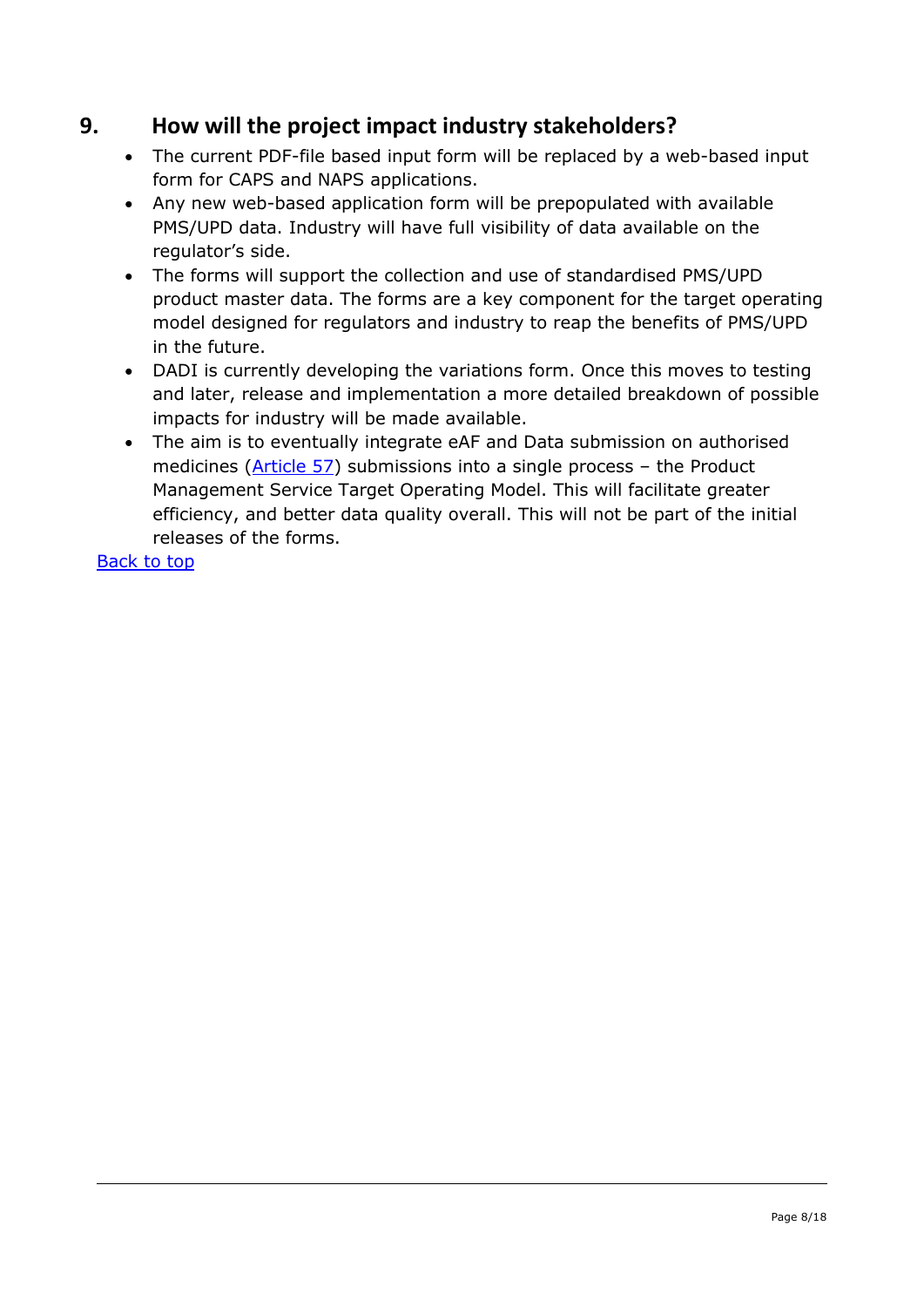## **10. What will change technically in the forms?**

- Applicants will fill out a web-based form instead of an interactive PDF form.
- The output, which the regulators will receive as part of the submission package, will include both the familiar human readable PDF document and an attached FHIR message which can be read and processed by IT systems.
- This Q&A will be updated as further details on the technical aspects of the form are decided.
- See the diagram 2 below for a visual description of technical changes:



#### <span id="page-8-0"></span>[Back to top](#page-0-0)

# **11. The variations form is also used for non-variations procedures, what will happen to those?**

- The project team is aware that the current PDF variations eAF is used instrumentally to facilitate certain other procedures for example for transfers of Marketing Authorisations.
- The variations PDF eAF will remain available for these types of instrumental uses initially, however it will not be maintained or updated.
- Supporting this incidental use through a web form is not currently on the DADI roadmap however it may be added in the future.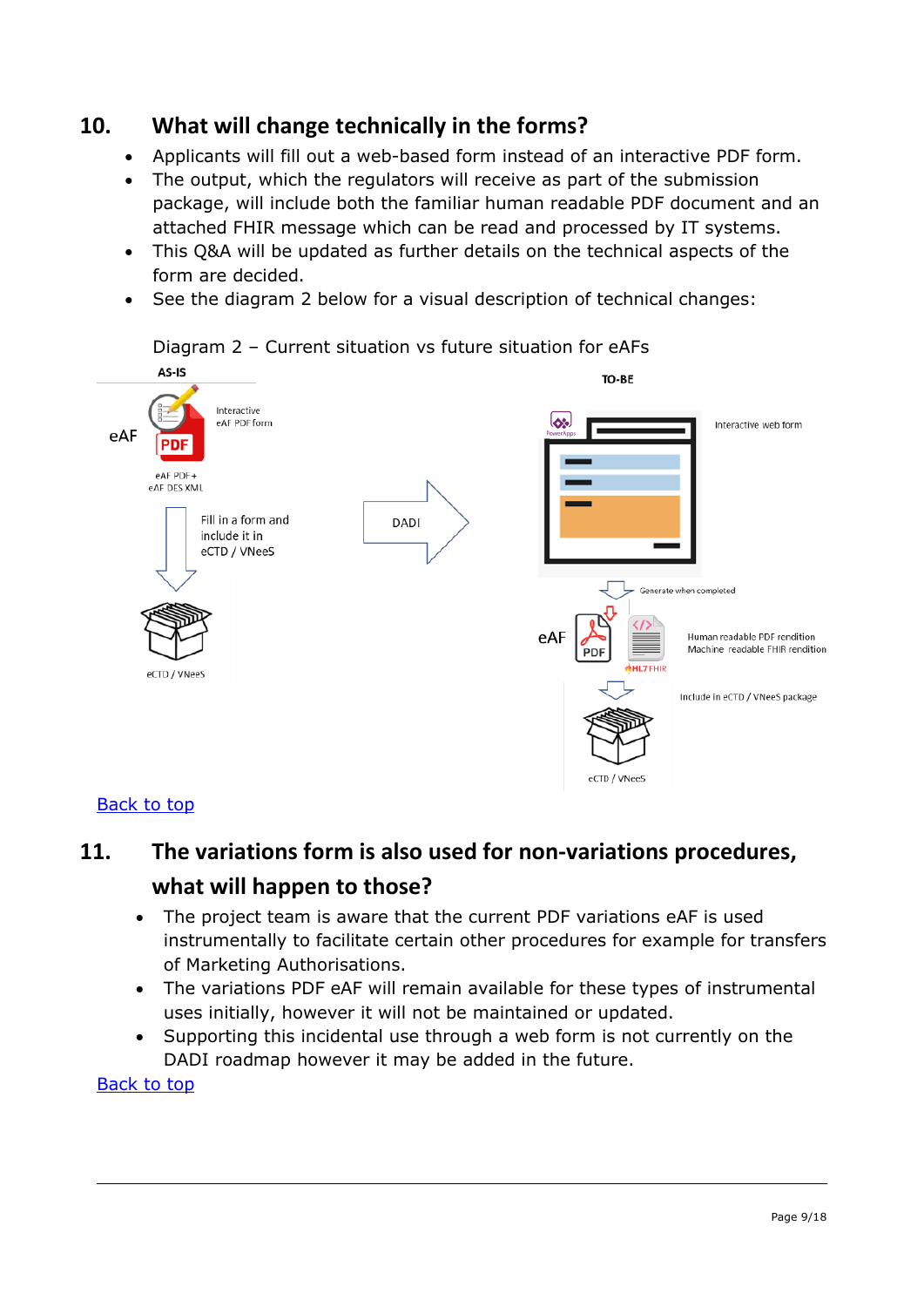## <span id="page-9-0"></span>**12. Will the web-based forms ask the same information as the**

#### **current eAF?**

- The web-based forms are the input forms to create the application, these will change to accommodate PMS/UPD data requirements.
- The output forms will look similar to the current form and have the same information as the current forms.
- In addition, the FHIR XML backbone may contain additional metadata to facilitate regulatory activities.
- Details on all changes in data requested in the web-based form compared to the current eAF will be shared as part of the implementation and roll out.

[Back to top](#page-0-0)

#### <span id="page-9-1"></span>**13. Will there be training?**

- EMA and NCAs will team up to provide support, guidance and training for applicants. Details will be shared closer to the roll out of the first form (Variations), expected in 2022.
- As part of the roll out of the new forms training will be made available, with the exact format to be determined.
- In addition, applicants and stakeholders can expect several webinars to support rollout and answer questions.
- User guides will be updated to fully supported the web-based forms.
- There will be help online and on-screen tooltips within the system.

<span id="page-9-2"></span>[Back to top](#page-0-0)

# **14. How will stakeholders be notified of future version updates and changes to the forms and submission portal?**

- The web-based forms support both centrally and nationally authorised products applications – requiring some coordination around updates and changes.
- The change control and maintenance processes are part of DADI's deliverables however they have not been agreed yet at this time.

[Back to top](#page-0-0)

## <span id="page-9-3"></span>**15. What is the connection between PMS and the web-based forms?**

- PMS is the Product Management Service for product master data for human medicinal products, one of the four data management services managed by substances, products, organisations and referentials (SPOR) data management services for human and veterinary medicinal products. For Veterinary medicinal products, UPD is the service through which product master data is provided.
- The goals of SPOR services are: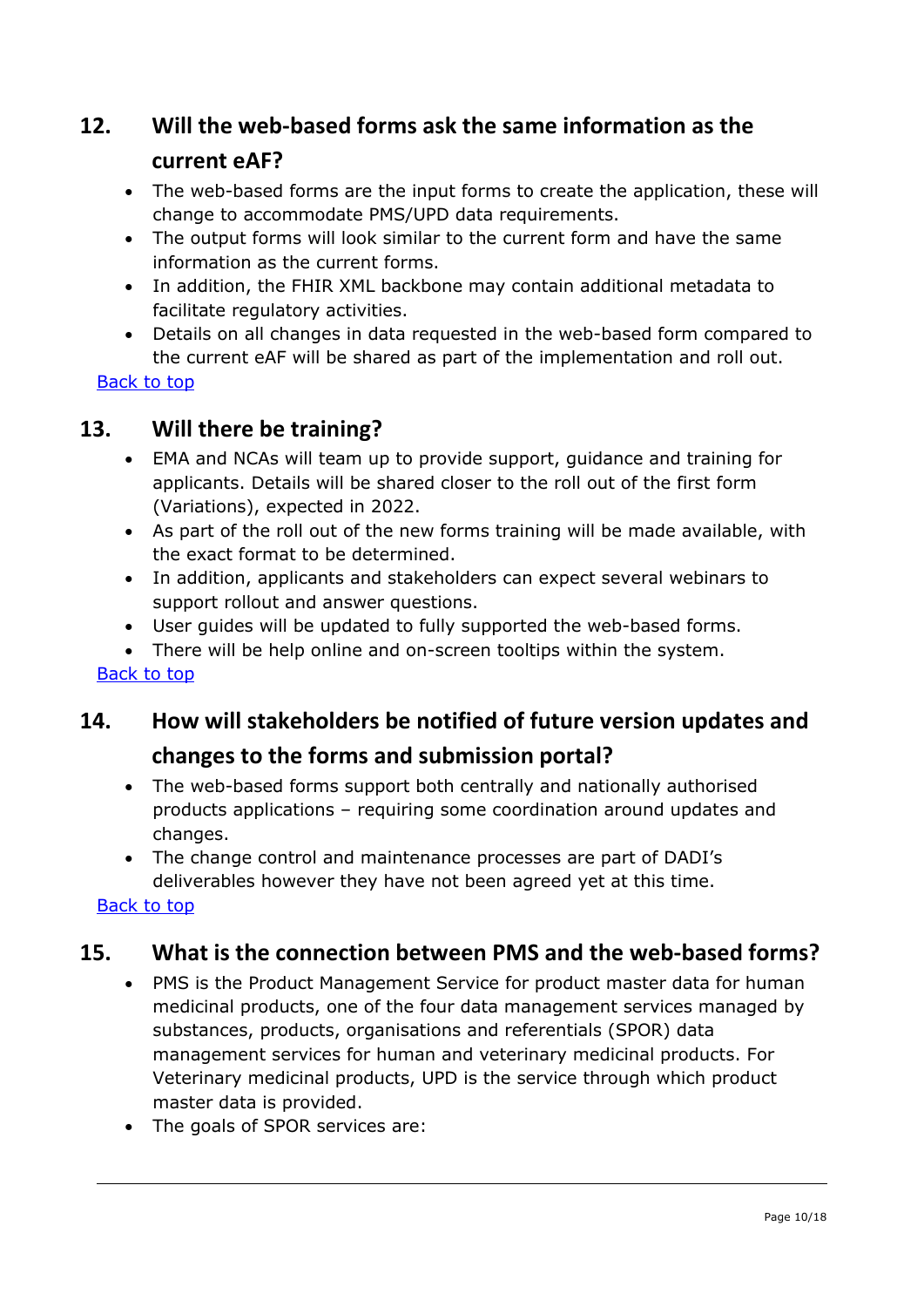- o increased data quality and simplification of data management practices, since data will be reviewed, assessed and approved as part of the new data operating model;
- o more efficient regulatory action and decision-making, thanks to improved data integrity and reliability;
- $\circ$  regulatory requirements can be met more effectively, by reducing data silos and improving interoperability across EU systems;
- $\circ$  operational savings and efficiencies can be achieved, as pharmaceutical companies need to supply regulatory data only once, which will be reused across different procedures and regulators.
- In line with these goals the new web-forms will standardise input for eAFs in order to effectively provide standard PMS data.
- The web-forms will also use available PMS data to prepopulate form fields where relevant.
- FHIR was selected as the application programming interface for the PMS/UPD services and the web-based forms are an example of FHIR being used to exchange product master data.

## <span id="page-10-0"></span>**16. What will DADI web-based forms mean for legacy human medicinal product data in SIAMED and Article 57 databases?**

- Currently human medicinal product data is stored in two databases: SIAMED and Article 57. The SPOR team is in the process of reconciling data in these two databases to create the baseline PMS dataset for human medicinal products.
- Once the initial dataset is ready, PMS data will be accessible to Marketing Authorisation Holders (MAHs) who will be able to confirm/correct/enrich the data.
- After the release of the web-based forms and the launch of PMS, new data will be added using data provided through new applications.
- <span id="page-10-1"></span>• The web-based form for human variations, the first form to be replaced will use a baseline PMS dataset when it becomes available. This dataset can and will need to be reviewed and enriched by MAHs. The process for review and enrichment is still to be determined.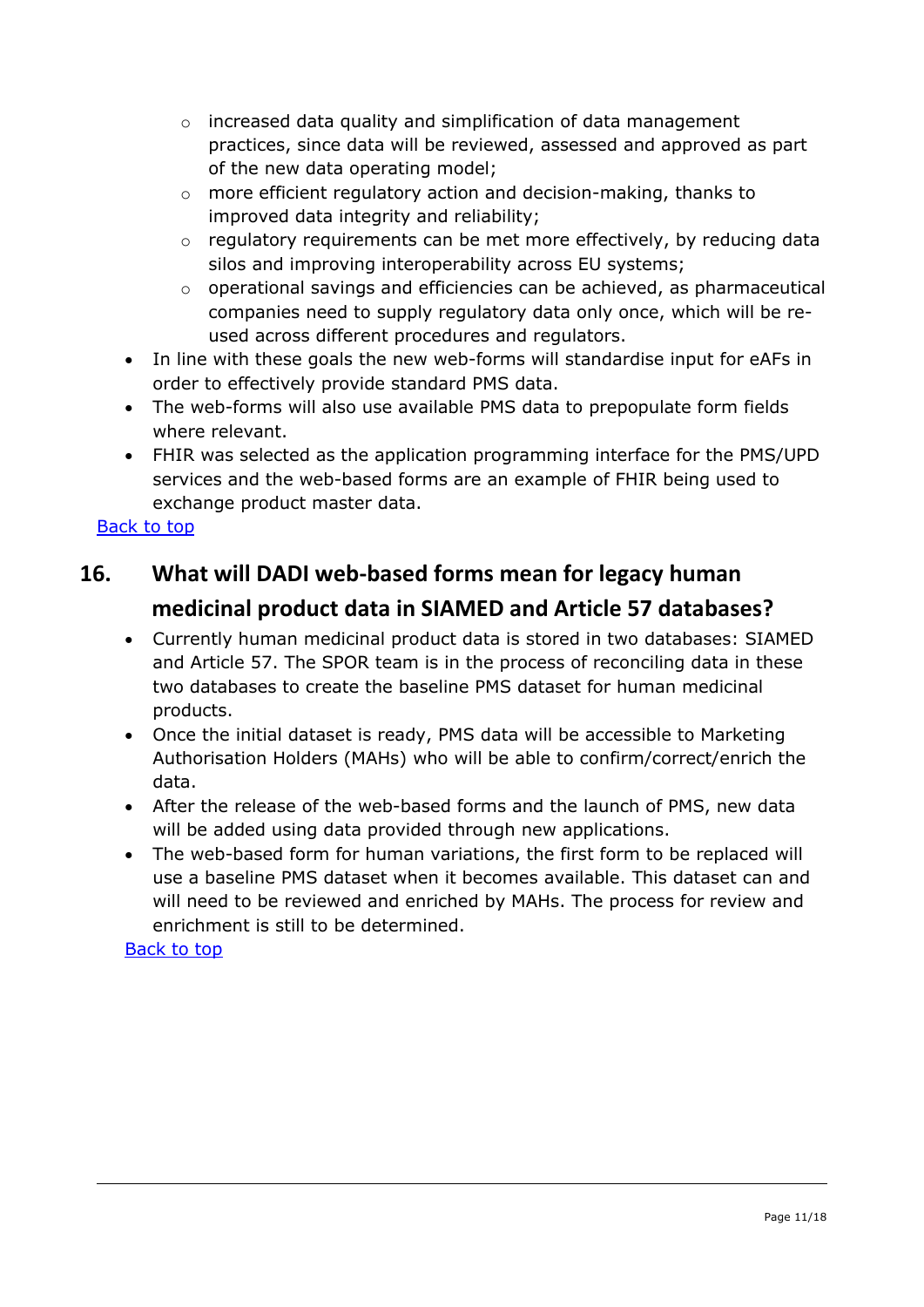# **17. Will the data requested in forms for human medicinal products be ISO IDMP compliant?**

- The intention is to facilitate data exchange of standardised master data; therefore, the forms will use PMS data which comply with ISO IDMP standards for human medicinal products.
- The scope of ISO IDMP and SPOR are different: ISO IDMP covers the entire medicinal product lifecycle, including development while PMS in SPOR covers only the Authorised Medicinal product part of IDMP.
- ISO IDMP covers human medicinal products only. As part of UPD veterinary data standards implemented are ISO IDMP compatible although there is no need for them to be ISO IDMP compliant.
- [See this presentation](https://www.ema.europa.eu/en/documents/presentation/presentation-pms/iso/idmp/fhir_en.pdf) for further details on the relation between SPOR, ISO IDMP and FHIR.

#### <span id="page-11-0"></span>[Back to top](#page-0-0)

# **18. Will DADI deliver forms complying with the new Veterinary Medicines Regulation (Regulation (EU) 2019/6)?**

- Veterinary forms are in scope for DADI. This means that when DADI webbased forms for veterinary medicinal products are release, they must comply with the Veterinary Medicines Regulation (Regulation (EU) 2019/6).
- Due to the regulatory risks and the development risks of the form, the Steering Committee of DADI decided to decouple the development of the veterinary variations web-based form from the regulatory deadline of 28 January 2022. Instead, the current PDF based form will be updated to support regulatory requirements for the 28 January deadline.
- Development work on the veterinary form will start in early 2022 with release later in 2022.
- In the meantime, veterinary representatives participating in the DADI Requirement Group have been invited to stay on as observers to ensure a smooth uptake of veterinary requirements once development starts.
- The main benefit of this approach is that there is a reduced risk of new technology disrupting the transition to the new regulatory requirements. In addition, it means that a transition period can be facilitated, which will benefit from lessons learned from rolling out the human variations form.

#### [Back to top](#page-0-0)

# <span id="page-11-1"></span>**19. What is the connection between the web-based forms and UPD for veterinary medicinal product data?**

• The UPD refers to the requirement for a new Union Product Database for all authorised veterinary medicinal products as per the veterinary medicinal products regulation, EU Regulation 2019/6. The UPD is accessible to the general public and will be a searchable database.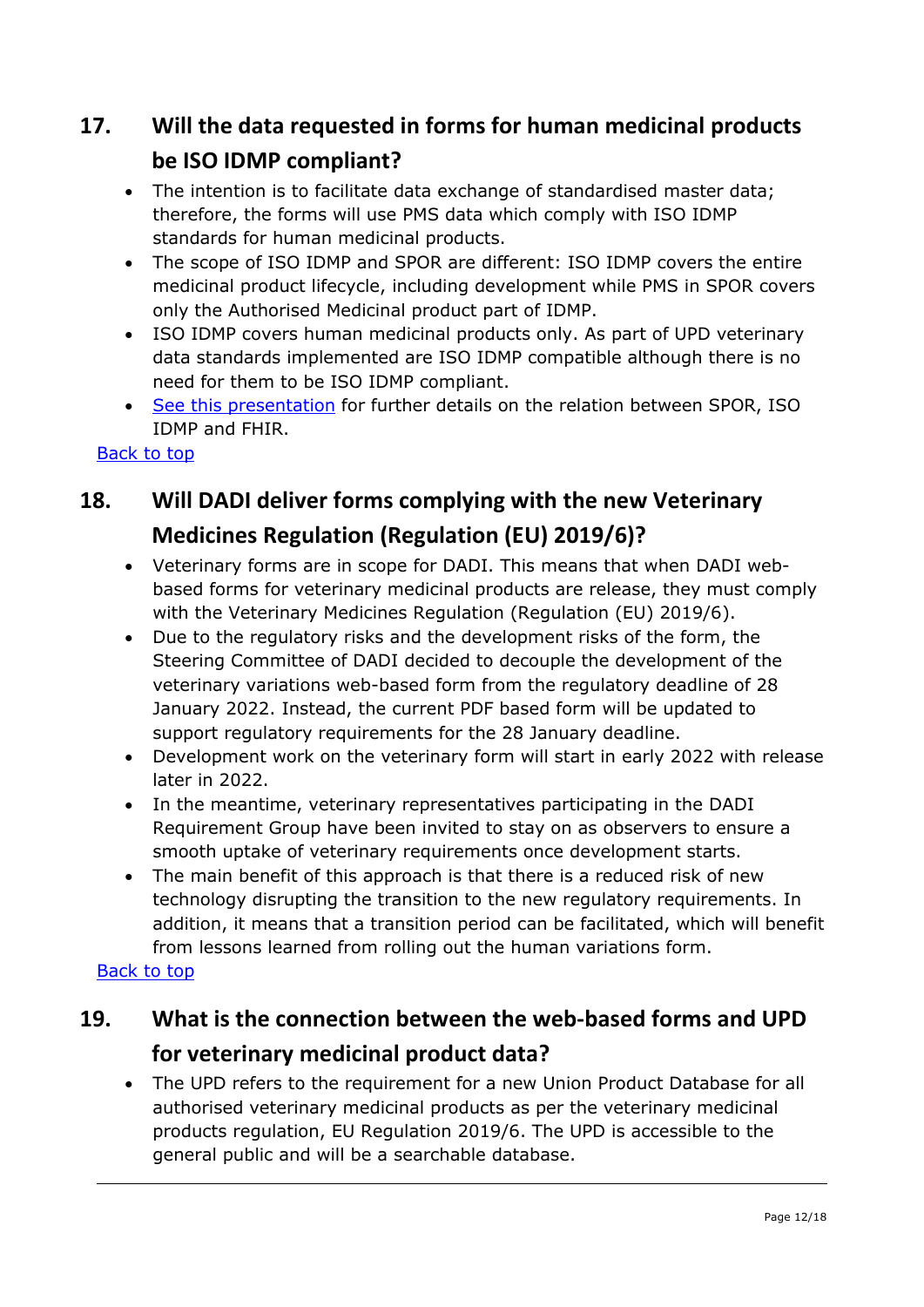- UPD uses the same data repository for product master data as PMS, and it is commonly referred to as UPD to distinguish it from product master data for human medicinal products.
- The new web-forms will standardise input for eAFs in order to effectively provide standard UPD data.
- The web-forms will also use available UPD data to prepopulate form fields where relevant.
- FHIR was selected as the application programming interface for the common PMS and UPD data repository and the web-based forms are an example of FHIR being used to exchange UPD data.

#### <span id="page-12-0"></span>**20. What is the difference between DADI and IRIS?**

- [IRIS](https://iris.ema.europa.eu/) is EMA's online platform to support product-related scientific and regulatory procedures with EMA.
- The future DADI portal will facilitate the population of complex forms with standard FHIR based datasets.
- IRIS and DADI portals serve different purposes and will be governed differently. However, the intention is to facilitate and develop ease of use across the two portals wherever feasible.
- For instance, the aim is to have the new portal benefit from the same access control model with user accounts and affiliations managed via the separate [EMA Account Management System.](https://register.ema.europa.eu/) This determination is still to be definitively made.
- IRIS is implemented using several technologies that will be also used to deliver DADI project, i.e. Microsoft PowerApps. Experience gained by EMA in building IRIS helps implementing DADI.

<span id="page-12-1"></span>[Back to top](#page-0-0)

#### **21. Who will maintain the new web-based forms?**

- The system facilitating the forms will be technically maintained and supported by EMA.
- The [EMA Service Desk](https://servicedesk.ema.europa.eu/jira/servicedesk/customer/portals) will be available to address issues and there will continue to be opportunities for applicants and other stakeholders to propose features.
- Until further notice the existing eAF Maintenance Group, which plays a key role in maintaining the current forms as well as providing expertise on the new, web-based forms will continue.
- <span id="page-12-2"></span>• As part of DADI, the governance will be reviewed, transparently, with the expectation that an advisory body, such as the current eAF Maintenance Group will continue to exist with EU regulatory Network and industry representation.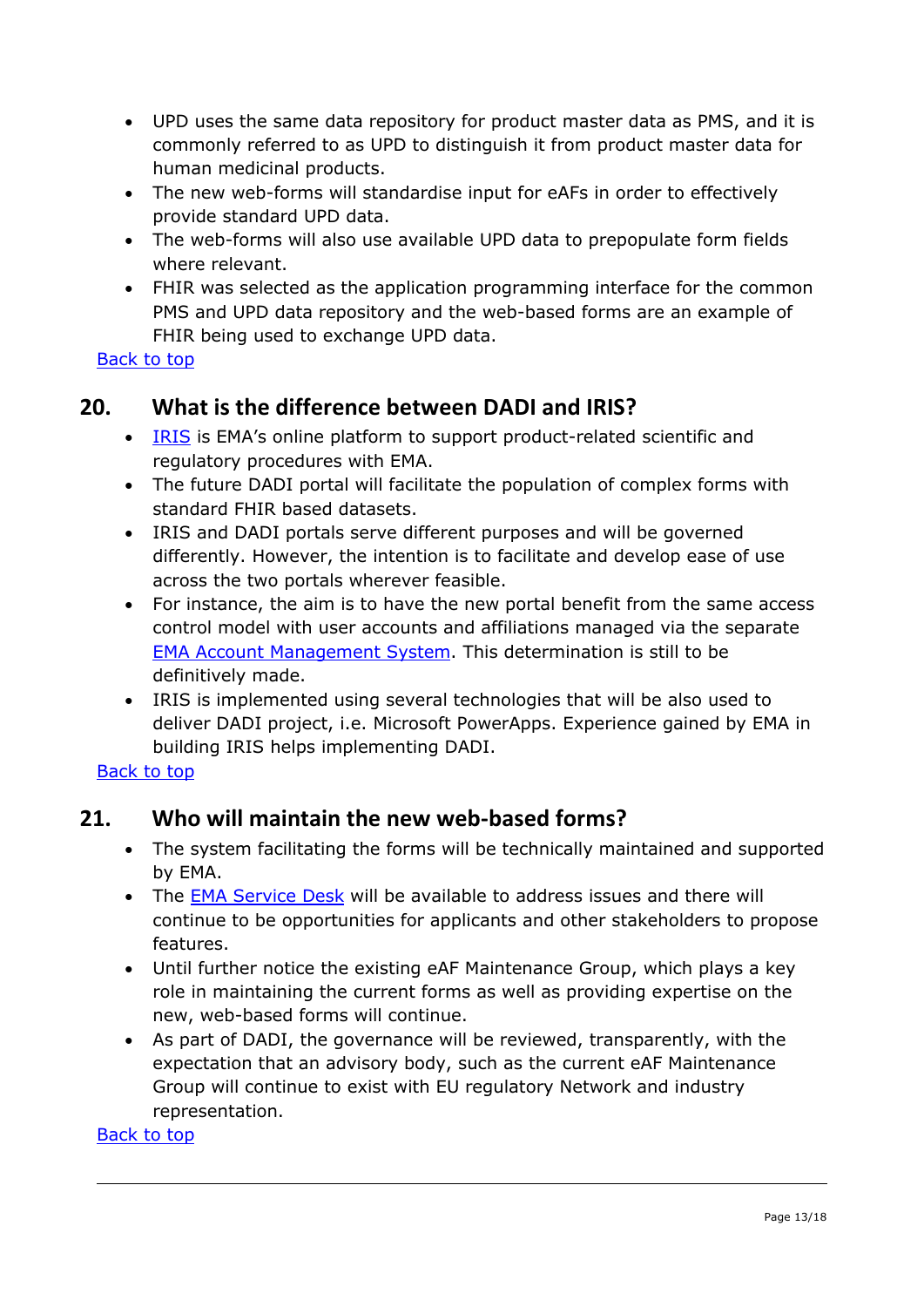## **22. Are the forms still owned by the NtA group?**

- Yes, for human medicinal products the European Commission Notice to Applicants (NtA) expert group will remain responsible for the content requirements of the application forms.
- The web-based forms will meet these content requirements. They will however also ask additional information to support efficient handling of applications and SPOR data management services.

[Back to top](#page-0-0)

## <span id="page-13-0"></span>**23. What is ISO IDMP?**

- The International Organization for Standardization (ISO) standard for identification of medicinal products (IDMP).
- ISO IDMP specifies the use of standardised definitions for the identification and description of medicinal products for human use.
- Their purpose is to facilitate the reliable exchange of medicinal product information in a robust and consistent manner.
- They help to ensure wide interoperability across global regulatory and healthcare communities, which is critical in ensuring accurate analysis and unambiguous communication across jurisdictions.
- [Commission Implementing Regulation \(EU\) No 520/2012](http://eur-lex.europa.eu/LexUriServ/LexUriServ.do?uri=OJ:L:2012:159:0005:0025:EN:PDF) (articles 25 and 26) obliges EU Member States, Marketing Authorisation Holders (MAHs) and EMA to make use of the ISO IDMP standards. This will impact on many areas of the pharmaceutical regulatory environment, both in the EU and other regions.

• For more information, see this [Introduction to ISO IDMP](https://www.ema.europa.eu/documents/other/introduction-iso-identification-medicinal-products-spor-programme_en.pdf) and SPOR. [Back to top](#page-0-0)

#### <span id="page-13-1"></span>**24. What is FHIR?**

- [Fast Healthcare Interoperability Resources \(FHIR\)](https://www.hl7.org/fhir/overview.html) is a standard for exchanging healthcare information electronically.
- The DADI project team will create a FHIR specification as backbone for each of the new web-based forms.
- FHIR is the machine-readable language chosen to support the easy exchange of data between DADI's forms, systems and product databases such as PMS and UPD.
- FHIR aims to simplify implementation without sacrificing information integrity. It leverages existing logical and theoretical models to provide a consistent, easy to implement, and rigorous mechanism for exchanging data between healthcare applications.
- The basic building block in FHIR is a Resource. All exchangeable content is defined as a resource. Resources all share the following set of characteristics:
	- $\circ$  A common way to define and represent them, building them from data types that define common reusable patterns of elements;
	- o A common set of metadata;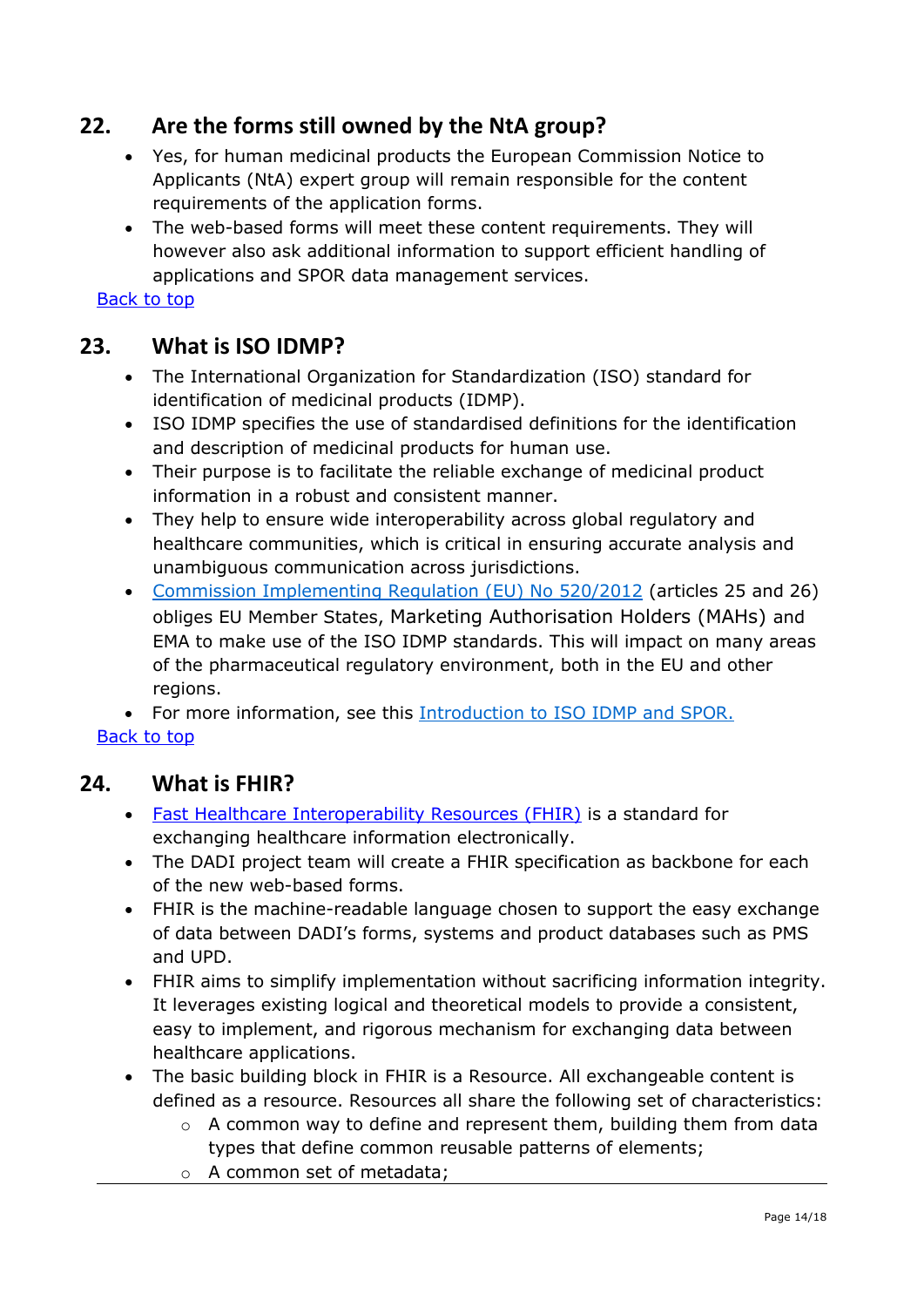o A human readable part.

#### <span id="page-14-0"></span>[Back to top](#page-0-0)

#### **25. Will the future forms still be called eAF?**

- The expectation is that the web-based forms will still be called electronic Application forms (eAF).
- In DADI communications EMA will frequently refer to web-based application forms to distinguish them from the current PDF-file based electronic applications forms. Technically both are electronic application forms.

#### <span id="page-14-1"></span>[Back to top](#page-0-0)

## **26. What will be the options available to create the eAF PDF in the new interface?**

- Three options were considered by the DADI project team:
	- o Using the web-based form to create applications and export to PDF with an attached FHIR message;
	- o Creating the entire application FHIR message in an applicant's own system to submit to an Application Programming Interface (API) for validation and transformation into a PDF with attached FHIR message;
	- o Import a partial FHIR message into the web-based form to complete the application in the web user interface.
- Of these three options, the first is what will be available upon initial release. This is the core feature of the web-based forms which enables a move away from the current PDF-based data input while also enabling the FHIR output attached to the PDF output to facilitate handling of applications.
- The second option is undergoing further analysis and design work to ensure validation of data provided through such a mechanism can be ensured. Further considerations are that the eAF FHIR specification is still evolving within the FHIR standard itself, consequently there is currently limited support from third party vendors and tools implementing FHIR and, additionally, the EMA would like to minimise the need for updates and impacts to external users. The third option is pending a technical feasibility analysis.

[Back to top](#page-0-0)

# <span id="page-14-2"></span>**27. How will the eAF FHIR message relate to the PMS/UPD messages?**

• The eAF FHIR message comprises two major parts: (1) the procedure part, known as the task resource, and (2) the medicinal products part. The procedure part is eAF specific, while the medicinal products will be represented through FHIR resources which are also in scope of PMS and UPD.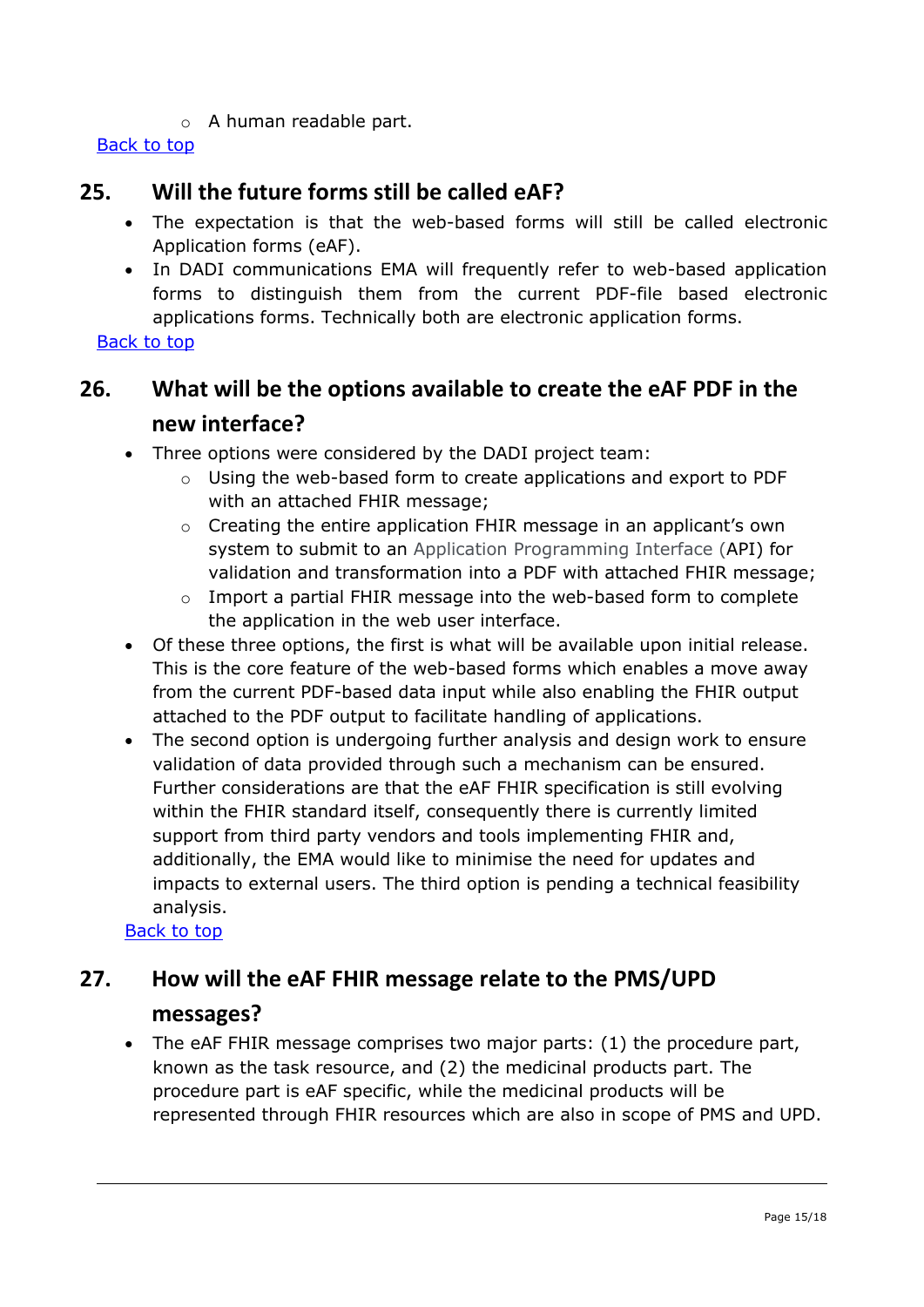- A resource is the basic building block in the FHIR standard. All exchangeable content is defined as a resource. Resources all share the following set of characteristics:
	- $\circ$  A common way to define and represent them, building them from data types that define common reusable patterns of elements;
	- o A common set of metadata;
	- o A human readable part.
- There may be some additional resources and elements in the product part for the eAF that are needed only for a given regulatory procedure i.e. not to be reused, which will not be entered into PMS or UPD.

## <span id="page-15-0"></span>**28. My question isn't answered here, what do I do?**

- DADI is currently developing the first form with a few decisions on requirements still pending, therefore not all questions have definitive answers. As the structure of the form is clarified the project team will share details and supporting documentation, including updates to this FAQ.
- Applicants wondering about specific features and interests can consider contacting an industry association representative on the requirements group or contacting EMA directly.
- In case you have any doubt about who to contact regarding your DADIrelated question, email *[eSubprogofficer@ema.europa.eu](mailto:eSubprogofficer@ema.europa.eu)* which is the inbox checked directly by the DADI project team.
- If you have a technical question about the [current eSubmissions systems](http://esubmission.ema.europa.eu/index.htm) rather than the DADI project, please contact EMA via the [EMA Service Desk](https://servicedesk.ema.europa.eu/)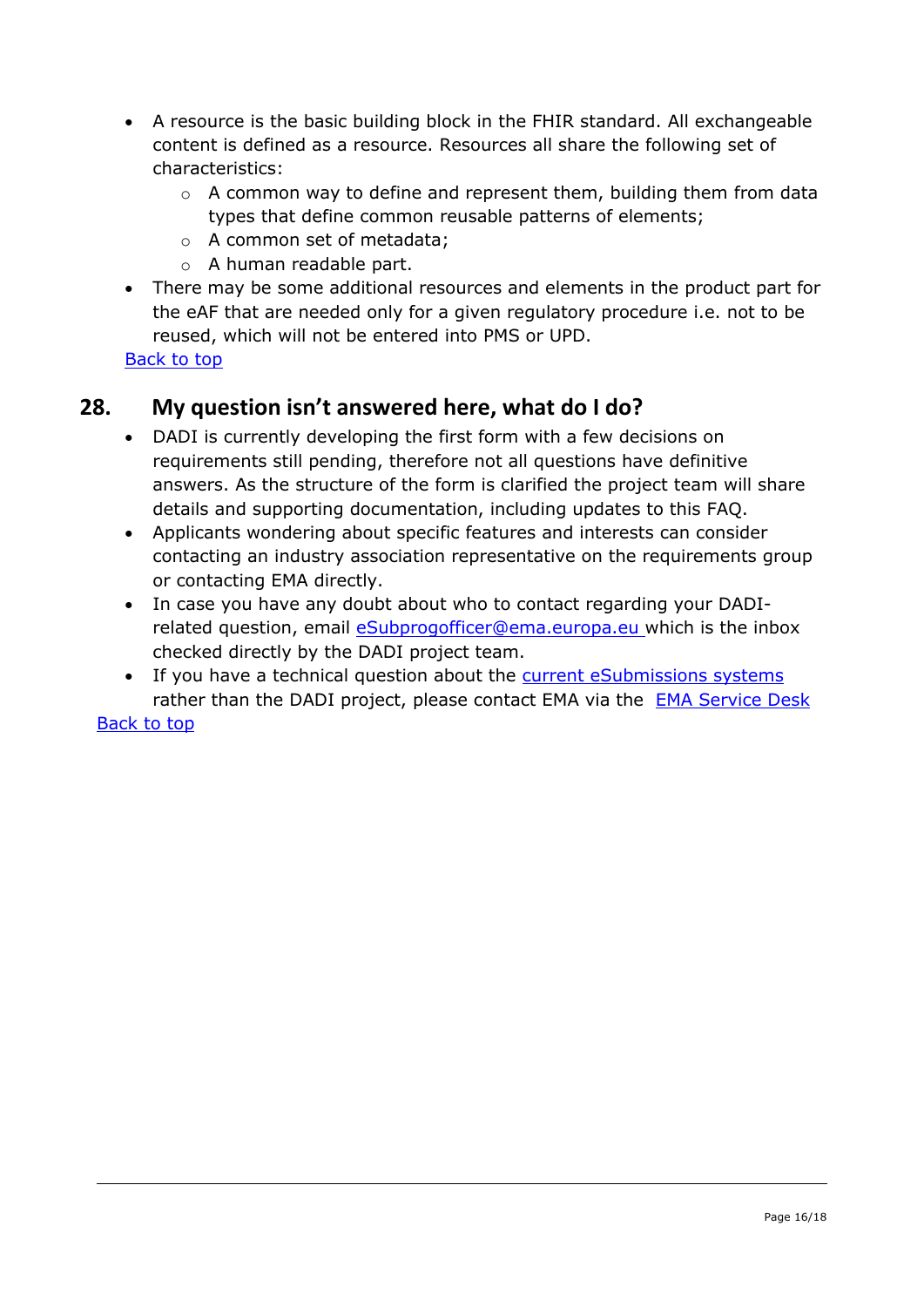# **Table of abbreviations**

<span id="page-16-0"></span>

| <b>Abbreviation</b> | <b>Explanation</b>                                      |
|---------------------|---------------------------------------------------------|
| <b>AEMPS</b>        | Agencia Española de Medicamentos y Productos Sanitarios |
| <b>AGES</b>         | Austrian Agency for Health and Food Safety              |
| API                 | Application Programming Interface                       |
| <b>BfArM</b>        | Bundesinstitut für Arzneimittel und Medizinprodukte     |
| CAP                 | Centrally Authorised Product                            |
| <b>CESSP</b>        | Common European Single Submission Portal                |
| <b>CP</b>           | <b>Centralised Procedure</b>                            |
| <b>DADI</b>         | Digital Application Dataset Integration                 |
| <b>DCP</b>          | Decentralised Procedure                                 |
| eAF                 | <b>Electronic Application Form</b>                      |
| eCTD                | electronic Common Technical Document                    |
| EEA                 | European Economic Areas                                 |
| EC                  | European Commission                                     |
| EU                  | European Union                                          |
| EMA                 | European Medicines Agency                               |
| <b>EMRN</b>         | European Medicines Regulatory Network                   |
| <b>FHIR</b>         | Fast Healthcare Interoperability Resources              |
| H                   | Human                                                   |
| <b>HPRA</b>         | Health Products Regulatory Authority                    |
| <b>IDMP</b>         | <b>Identification of Medicinal Products</b>             |
| IT                  | <b>Information Technology</b>                           |
| ISO                 | International Organization for Standardization          |
| MEB                 | <b>Medicines Evaluation Board</b>                       |
| <b>MAA</b>          | Marketing Authorisation Application                     |
| <b>MAH</b>          | Marketing Authorisation Holder                          |
| <b>MRP</b>          | Mutual Recognition Procedure                            |
| <b>NAP</b>          | Nationally Authorised Product                           |
| <b>NCA</b>          | National Competent Authority                            |
| <b>NOMA</b>         | Norwegian Medicines Agency                              |